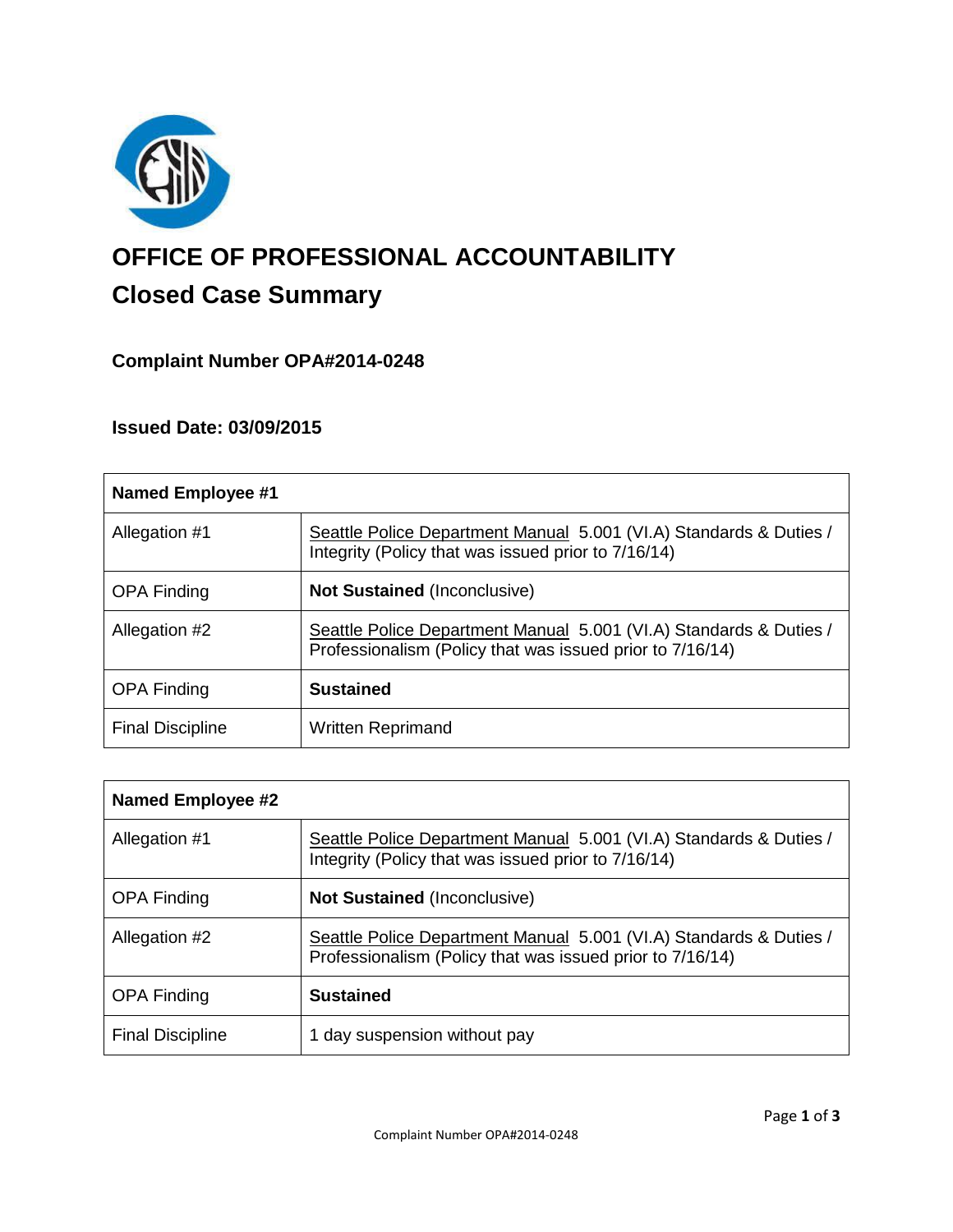## **INCIDENT SYNOPSIS**

During a follow-up to a different OPA investigation, in which named employee #1 was involved, it was revealed that named employee #1 had left his In-Car Video continuously running for six hours. While listening to the video relative to the other OPA investigation, a conversation between named employee #1 and named employee #2 was heard. The named employees made profane, disparaging remarks about the Department and Department employees, as well as suggestions to covertly remove negative material from one of their own human resource personnel files.

### **COMPLAINT**

The complainant, a supervisor within the department, alleged that the named employees made statements that were unprofessional and caused their integrity to be put into question.

### **INVESTIGATION**

The OPA investigation included the following actions:

- 1. Review of In-Car Video
- 2. Examination of HR records to verify that neither employee had been given access to their personnel files
- 3. Interviews of SPD employees

## **ANALYSIS AND CONCLUSION**

Although the named employees believed they were having a private conversation in the patrol vehicle and that they were joking with one another, a police vehicle is considered part of an officer's workplace and both employees were on duty. Furthermore, the content and nature of the conversation in question was inappropriate for the workplace.

### **FINDINGS**

#### **Named Employee #1**

#### Allegation #1

There was insufficient evidence to either prove or disprove the allegation that named employee #1 was serious in the suggestion that named employee #2 remove documents from a personnel file; therefore a finding of **Not Sustained** (Inconclusive) was issued for *Integrity*.